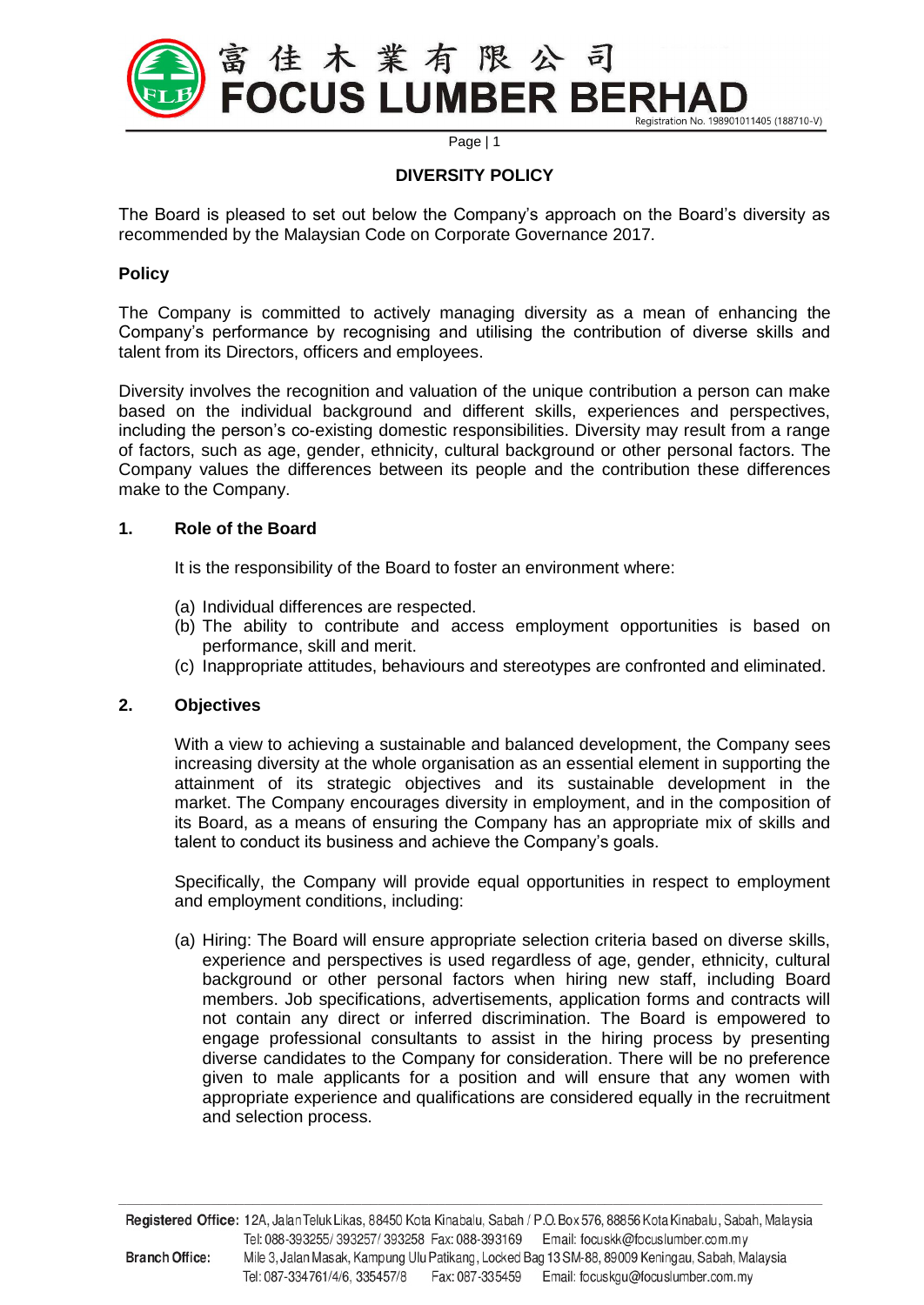

#### Page | 2

- (b) Training: All internal and external training opportunities will be based on merit and in light of Company and individual's needs regardless of age, gender, ethnicity, cultural background or other personal factors. The Board will consider senior management training and executive mentoring programs to develop skills and experiences to prepare the employees to be eligible for positions in senior management and board member.
- (c) Career Advancement: All decisions associated with career advancement, including promotions, transfers, and other assignments, will meet the Company's needs and be determined based on skill and merit regardless of age, gender, ethnicity, cultural background or other personal factors.

# **3. Achieving Diversity**

The Company recognises the importance of having participation of women in its Board and within senior management.

However, the Company will not rush into identifying women to be enrolled in its Board and senior management as the person selected must be able to contribute positively to the Company. The Nomination Committee has been delegated by the Board to continuously identify candidates with diverse skills and talent that can contribute to the Company. Upon identifying the appropriate candidate for position in the Board or senior management, the Nomination Committee will then make the recommendation on the same to the Board for approval.

#### **4. Work Environment**

The Company will ensure that all officers, employees and contractors have access to a work environment that is free from harassment. The Company will not permit unwanted conduct based on an officer, employee or contractor's personal circumstances or characteristics.

The Board and senior managers are required to ensure that the work environment is harassment free, and to ensure that complainants or reports of sexual, racial or other harassment are treated seriously, confidentially, and sympathetically by the Company.

Promoting workplace diversity is everyone's responsibility and includes:

- practising and promoting behaviour consistent with the Company's Code of Conduct;
- respecting different ways of thinking and using our employees' different perspectives to improve business outcomes;
- treating each other with respect and dignity;
- providing a safe, secure and healthy workplace;
- making decisions genuinely based on equity and fairness;
- valuing the diversity of people; and
- taking appropriate actions to eliminate discrimination.

**\_\_\_\_\_\_\_\_\_\_\_\_\_\_\_\_\_\_\_\_\_\_\_\_\_\_\_\_\_\_\_\_\_\_\_\_\_\_\_\_\_\_\_\_\_\_\_\_\_\_\_\_\_\_\_\_\_\_\_\_\_\_\_\_\_\_\_\_\_\_\_\_\_\_\_\_\_\_\_\_\_\_\_\_**